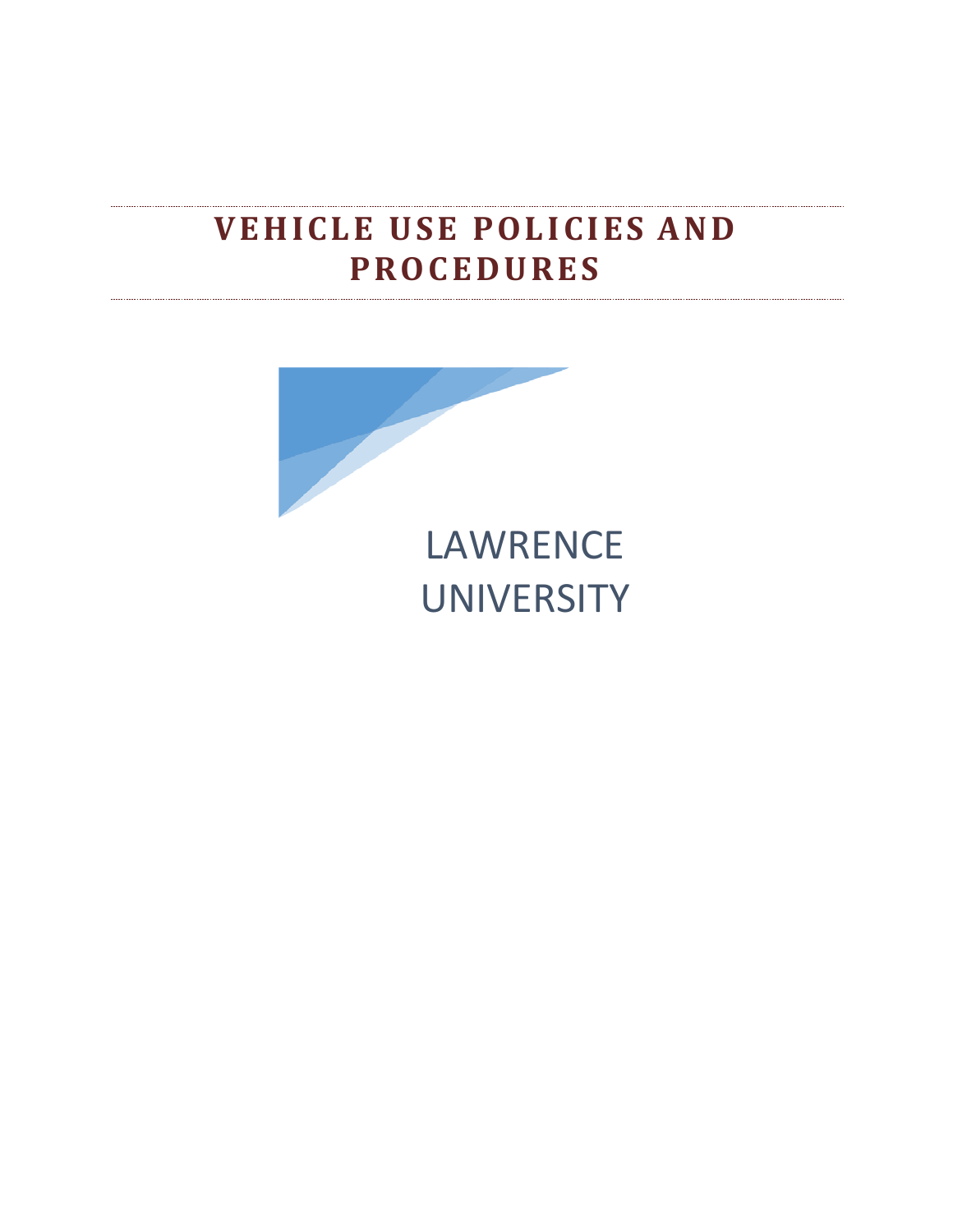# *Vehicle Policies and Procedures*

The goal of this document is to ensure the safety of Lawrence University employees and students when traveling on University business while being as efficient with fleet vehicles and as cost effective as possible. Related policies have been updated to reflect the content within this policy (including Student Handbook, Accounts Payable, Expense Reimbursements, Disbursement Requests, Purchasing Card, and Travel and Business Expense).

This policy applies to all persons (faculty, staff, students and volunteers) who drive Lawrence-owned vehicles (the Fleet), rented vehicles or their personal vehicles for the benefit of Lawrence University which may or may not involve travel with Lawrence University students. These policies apply when using your personal vehicle whether or not reimbursement for mileage is sought.

# BECOMING AN AUTHORIZED DRIVER

Any person (including students) driving on Lawrence University related travel using the Fleet, a rented vehicle or their own personal vehicle must be an authorized driver.

Driver qualifications include the following:

- Must be at least 21 years old; persons age 18-21 may become "local Drivers" (see "Drivers Ages 18-21" section)
- Possess a valid United States driver's license
- Minimum of 2 years driving experience
- Must successfully complete the Authorized Driver Application process at least 1 week prior to scheduled departure when first applying to become an authorized driver
- Meet Clear, Acceptable or Borderline driving status in accordance with the Driver Acceptability Matrix (See "Motor Vehicle Records" section)

Authorized Driver Application process:

:

To apply to become an authorized driver for the fleet, rented vehicles, or personal vehicles for the benefit of Lawrence University:

- 1. Fill out the Driver Application and Authorized Driver Agreement forms.
	- 1. The forms can be obtained from the Vehicles section of the Warch Campus Center webpage or <https://www.lawrence.edu/mw/Driver%20Application%20Packet.pdf>
	- 2. The application and agreement must be submitted online to Human Resources.
	- 3. Following receipt from the Human Resources office, a Motor Vehicle Record (MVR) background check will be sent for completion.
	- 4. Driver applicant will be notified of the results as soon as they are reasonably available.
	- 5. All authorized drivers will be required to have their MVR renewed at least every three years. The Human Resources office will provide notification when renewal is required.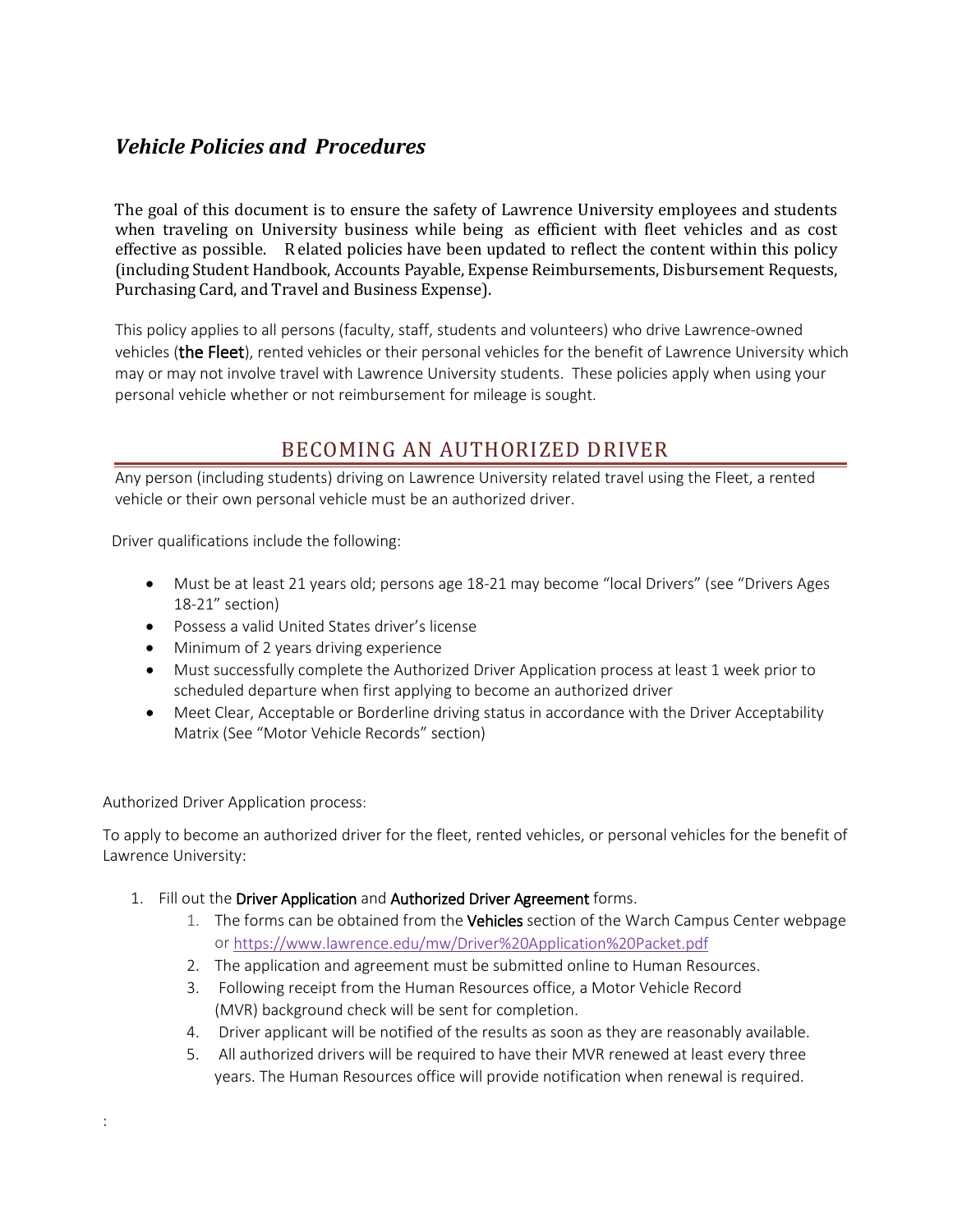Authorized driver applicants may not drive a fleet vehicle, rental vehicle or personal vehicle for university-related travel until approved as an authorized driver. After your application is processed, you will receive an e-mail either confirming or denying your status as an authorized driver. If you are confirmed as an authorized driver, you can begin driving on Lawrence-related travel at any time. Once approved, the individual will remain an authorized driver for three years unless otherwise prohibited.

To become an authorized driver for Lawrence trailers or the 14 passenger shuttle bus, you will also need to schedule a ride-a-long with a member of the Safety staff (for trailers contact Jose Saldivar, for the shuttle bus contact Jodie Bonikowske) before you can drive these special vehicles alone. A twoweek window is necessary to schedule the appropriate training.

#### DRIVERS AGES 18-21

Lawrence University allows authorized drivers ages 18 to 21 with a valid United States driver's license and at least 2 years of driving experience to drive passenger vehicles on roads with posted speed limits of 45 mph or less. Drivers under age 21 are ONLY allowed to drive Lawrence-owned vehicles. To drive a rental vehicle, the driver must be at least 21 years old.

#### MOTOR VEHICLE RECORDS

Lawrence University checks motor vehicle records (MVRs) during the application process. MVRs for active faculty, staff, students and volunteers are checked semiannually and quarterly for Borderline acceptable driving records. Driving privileges may be suspended or terminated if the applicant's record indicates an unacceptable number of accidents and/or violations. In situations where driving is considered an essential function of the job and an employee meets prohibited driving status, the individual may be subject to administrative leave, application for a transfer to an open, non-driving position, reassignment of job responsibilities or termination of employment. Applicants for employment must meet Clear, Acceptable or Borderline driving status in order to be considered for employment in which driving is an essential function of the job. Driving records are evaluated using the following Drive Acceptability Matrix: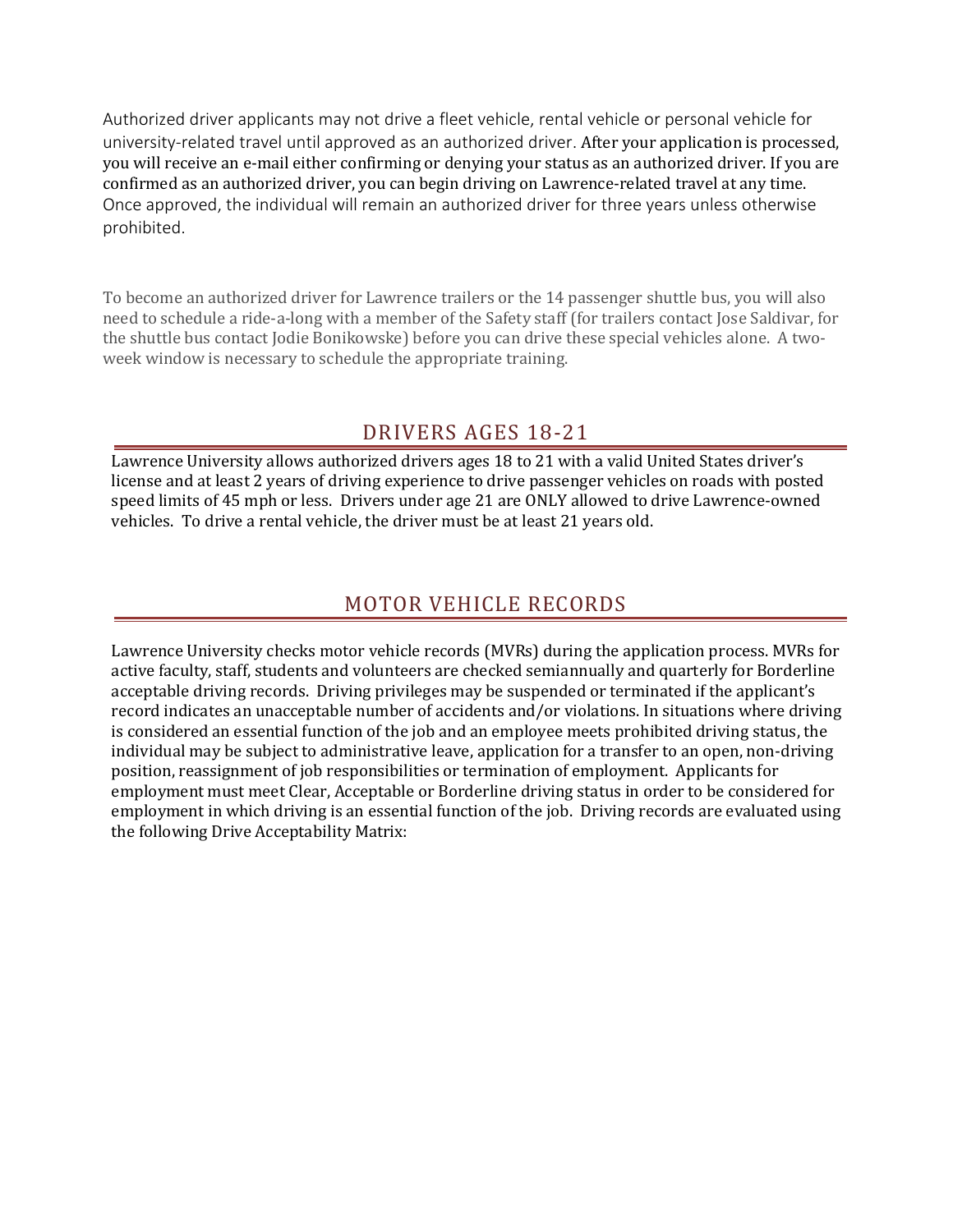| <b>Number of Moving Violations</b><br><b>Within Past 3 Years</b> | <b>Number of Accidents Within Past 3 Years</b>                                                                                       |                   |                   |            | Number of 6 point<br>tickets within past 3<br>Years* |
|------------------------------------------------------------------|--------------------------------------------------------------------------------------------------------------------------------------|-------------------|-------------------|------------|------------------------------------------------------|
|                                                                  | 0                                                                                                                                    | 1                 | 2                 | 3          | 1 or more                                            |
| $\Omega$                                                         | Clear                                                                                                                                | Acceptable        | <b>Borderline</b> | Prohibited | Prohibited                                           |
| $\mathbf{1}$                                                     | Acceptable                                                                                                                           | Acceptable        | <b>Borderline</b> | Prohibited | Prohibited                                           |
| $\mathcal{P}$                                                    | Acceptable                                                                                                                           | <b>Borderline</b> | Prohibited        | Prohibited | Prohibited                                           |
| 3                                                                | <b>Borderline</b>                                                                                                                    | Prohibited        | Prohibited        | Prohibited | Prohibited                                           |
| 4 or more                                                        | Prohibited                                                                                                                           | Prohibited        | Prohibited        | Prohibited | Prohibited                                           |
| <b>Borderline</b>                                                | Driver's MVR will be checked every 3 months.                                                                                         |                   |                   |            |                                                      |
| Prohibited                                                       | Driver is prohibited from driving university owned, rented or leased vehicles or personal<br>vehicle on university sponsored travel. |                   |                   |            |                                                      |
|                                                                  |                                                                                                                                      |                   |                   |            |                                                      |

\* Using the Wisconsin Division of Motor Vehicles Point System

Shuttle drivers cannot have speeding violations greater than 11mph. Employees and students with borderline acceptable driving records may take a defensive driving class in accordance with the State of Wisconsin on their own time and at their own expense to void a 3 point MVR violation or non-injury accident. Contact the Director of Safety for details.

#### DRIVER RESPONSIBILITIES

- The driver must operate the vehicle in a safe manner, observing all ordinances and laws pertaining to the operation of motor vehicles. The driver must also follow Vehicle Policies and Procedures and assure adherence to its expectations.
- The driver will announce at the beginning of each ride that passengers must use their seat belts. Seat belts must be worn by all occupants at all times.
- The driver must be alert and attentive at all times and should avoid any activity that results in distracted driving.
- Fines resulting from traffic or parking violations will be the obligation of the driver. Traffic violations must be reported to Human Resources (employees) or Campus Life (student groups or organizations) after returning from trip.
- The driver and passengers are prohibited from using any tobacco products, alcohol, or illegal drugs. Also, the driver and navigator are prohibited from using any substance that may reduce attentiveness or cause drowsiness. The driver must not operate the vehicle for a minimum of 12 hours after last ingesting any non-prescription controlled substance.
- Vehicle load capacities must not be exceeded, including number of passengers, cargo weight, or any combination thereof. Capacity information is located on the inside jamb of the driver's door.
- No roof storage is allowed on any Lawrence vehicle.
- The driver must ensure that all interior and exterior lights are turned off and all doors and windows are closed and locked when the vehicle is parked.
- The driver must record the beginning and ending odometer readings on the vehicle reservation form, as well as complete the driver's log on trips over 200 miles one way.
- The driver is responsible for depositing a complete and accurate passenger list of all occupants in the drop box immediately before departure when traveling with students more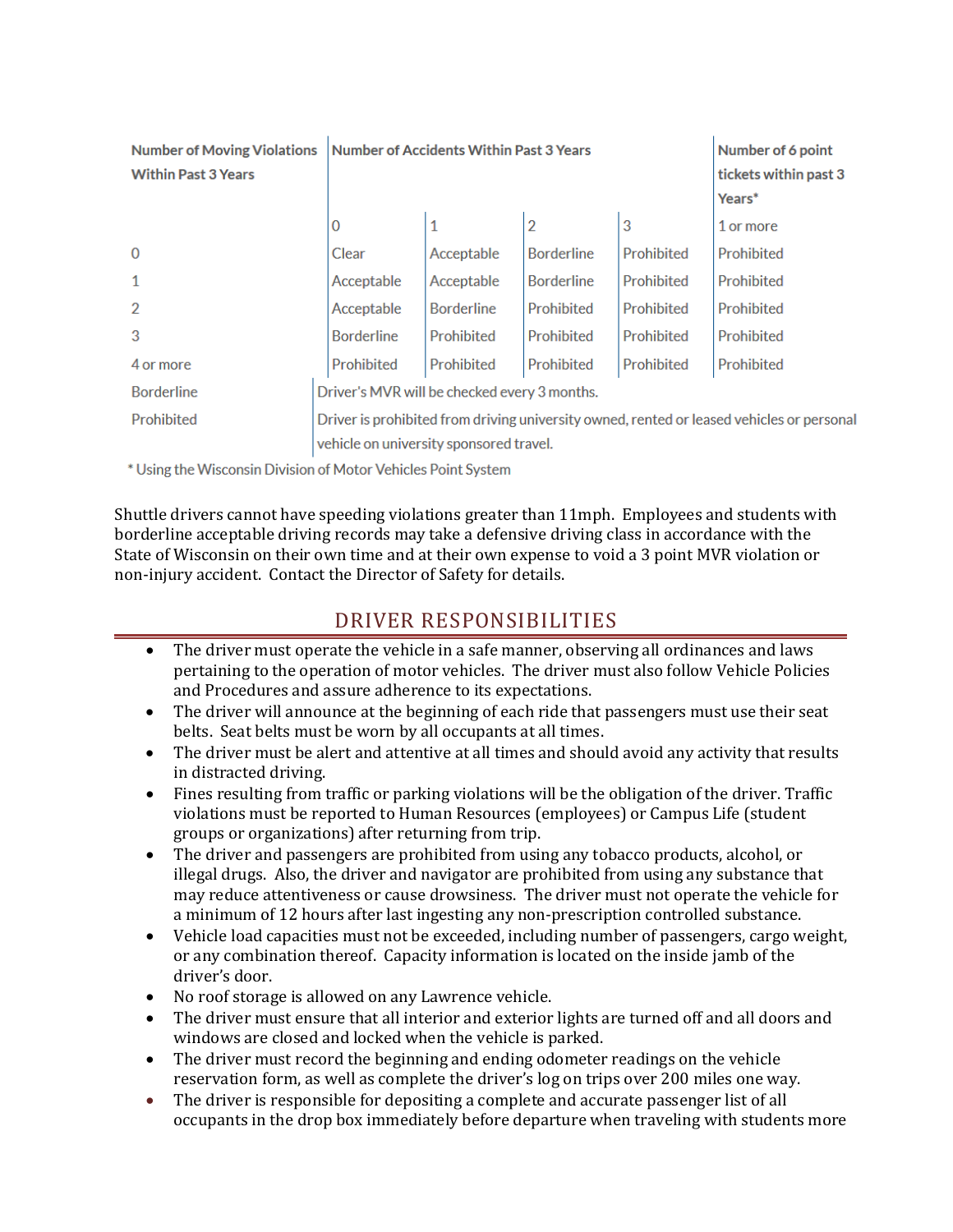than 30 miles one way. The drop box is located in the Art Center/Library turn around off of Lawe Street.

• When using Lawrence-owned or rental vehicles, the driver should note anything unusual such as low fluid levels or warning dashboard lights on the form provided when the vehicle was picked up.

#### GUIDELINES FOR USE OF FLEET VEHICLES OR RENTED VEHICLES

The Lawrence University Fleet consists of a limited number of cars and passenger vans.

**The process for student group or organization travel begins with a trip planning meeting with a member of the Campus Life staff.** That meeting should be scheduled well in advance of the anticipated travel date(s). All student groups or organizations must provide a student organization account number to reserve a vehicle for travel.

The Fleet vehicles are available for Lawrence University business involving students and, when available, may also be used by employees for non-student University-related travel needs. Given the limited number of available Fleet vehicles and the expense of rental vehicles, employees are encouraged to use their personal vehicles for short University (non-student) business trips. When faculty or staff are traveling on University (non-student) business that involves driving more than 250 miles, a Fleet vehicle or rented vehicle is the preferred vehicle choice. If this is not desired, a personal vehicle is acceptable but mileage reimbursement will be limited to 250 miles. See more on using a personal vehicle in the "Personal Vehicle for University Business" section.

Whenever University travel needs can be fulfilled under these guidelines with a Fleet vehicle, a Fleet vehicle will be provided. If a vehicle is requested and a Fleet vehicle is not available, the University will provide a rental vehicle. Carpooling is required if multiple faculty, staff or students are using Fleet or rented vehicles traveling to the same destination for the same purpose.

Vehicle requests for travel that originates from the Appleton campus are eligible to use a Fleet vehicle and arrangements should be made through the Warch Campus Center Administrative Office (employee travel) or the Campus Life Office (student organization travel). Any travel that does NOT originate from the Appleton campus is not eligible for use of a Fleet vehicle and is to be handled outside of the fleet program. Exceptions may be allowed in non-peak vehicle use times and only at the request of the driver's supervisor.

When faculty or staff travel needs are handled through the Fleet program, the travel expenses (gas or rental costs) will be charged to a general University fleet account. The Warch Campus Center staff has the right to refuse fulfillment of your travel request if it does not fall under the guidelines of this vehicle policy. If that occurs, travel arrangements will need to be made by the academic or University department and the charges (rental costs or mileage reimbursement) will be absorbed by the department.

The Fleet program is NOT available for the following:

• Individual student use for academic, co-curricular or personal reasons or for use on a daily or regular basis. In addition, residential student groups that have dining programs are not allowed to use a fleet vehicle for specially-arranged shopping trips since there is a regular shopping shuttle available for student and student group use. Requests to use a fleet vehicle for small student group research projects in the local area will be evaluated on a case-by-case basis and may be granted if the request for travel is during a non-peak vehicle use time (for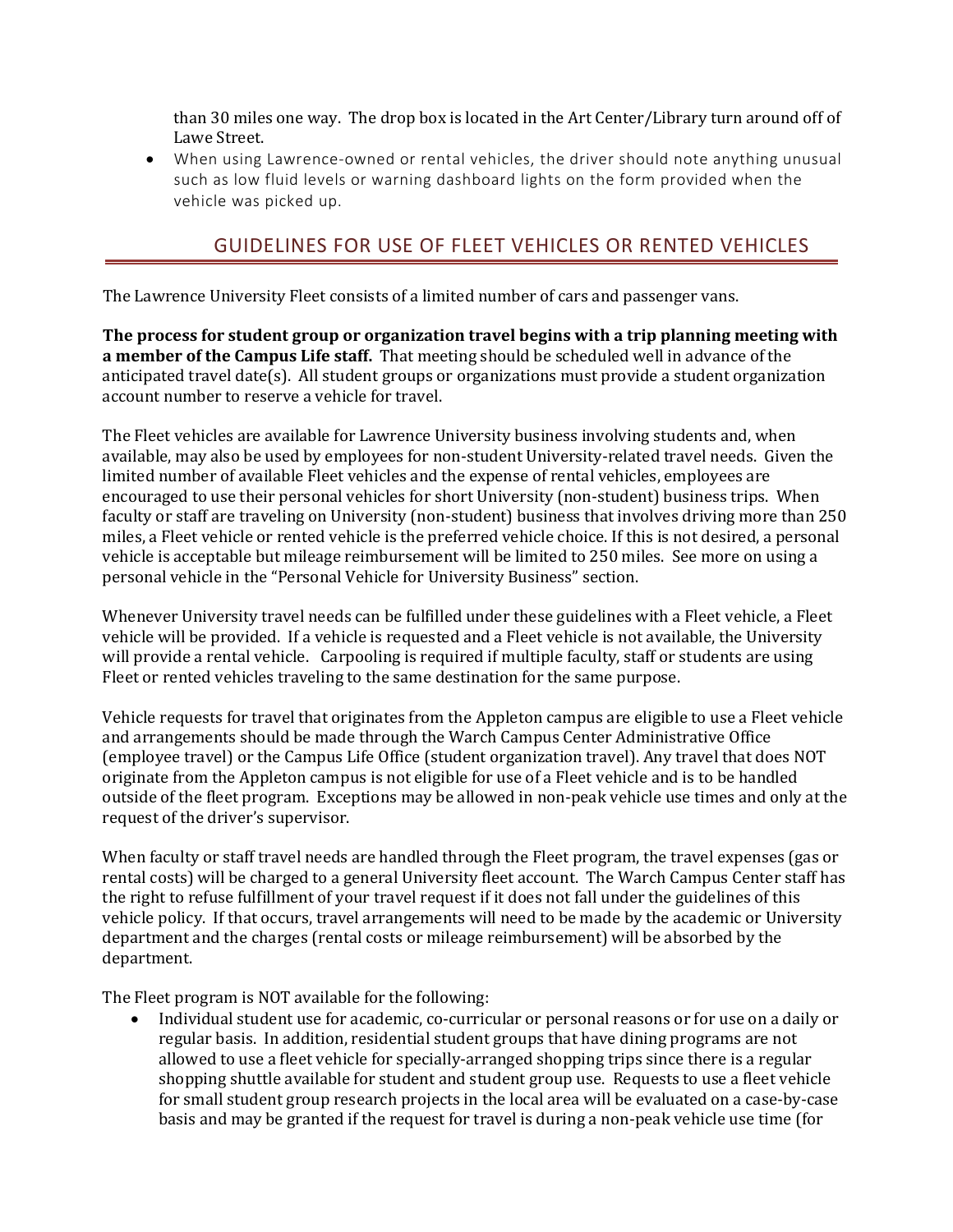example, summer).

For students who have individual travel needs which may include an educational experience such as an internship, senior experience, classroom observation or teaching opportunity, the Enterprise CarShare program provides an affordable travel option. More information is available at https://www.enterprisecarshare.com/us/en/programs/university/lawrence.html

- Given the limited number of and daily demand for University vehicles, Fleet vehicles are NOT to be used if they would be parked idle for an extended period of time (more than one night) such as in an airport parking lot. The use of a rental car or the use of a personal vehicle will be allowed for this need, at the expense of the appropriate department. Vehicles are not allowed to be checked out the night prior to a trip, or returned the morning after the conclusion of a trip as a matter of convenience.
	- o Exceptions to this aspect of the policy will be reviewed on a case-by-case basis by the Assistant Dean of Students for Campus Life (students), the Associate Dean of the Faculty (faculty), or the Director of Human Resources (staff).
- Fleet vehicles are generally not allowed for travel to Bjorklunden. A bus leaves every Friday evening at 6pm from the Appleton campus and returns every Sunday at 3pm. Any faculty or staff travel to/from Bjorklunden outside of these scheduled times will require the use of a personal vehicle. Mileage reimbursement will not be allowed. An exception for special transportation needs such as transporting equipment will require prior approval by either the Associate Dean of the Faculty or Director of Human Resources. Per policy, Lawrence students are not permitted to drive their personal vehicles to Bjorklunden.

# RESERVING A FLEET VEHICLE OR RENTED VEHICLE

Only authorized drivers are allowed to operate a university-owned or rented vehicle. All authorized drivers for a particular trip must be identified no later than when the vehicle is picked up. All authorized drivers on a trip must sign the reservation form at the time the vehicle is picked up. Drivers may pick up the vehicle 15 minutes prior to departure.

To request a vehicle, a faculty or staff member should complete the vehicle reservation form on the Lawrence University website at:

http://www.lawrence.edu/s/warch\_campus\_center/vehicles/vehicle\_reservation\_form. Requests must be submitted no later than 4:00pm, two full business days in advance. Example: If you need a vehicle at noon on Monday, submit the vehicle reservation form by 4:00pm on the preceding Wednesday. All vehicle reservation forms must be submitted by a faculty or staff member, indicating support of the programmatic goals of the trip. The following charges will be made to the home department or student organization.

- 1. "No shows" a \$40 fee when groups or individuals fail to pick up their vehicle as requested.
- 2. Late Cancellations a \$25 fee will be charged when cancelling after 4:00 pm, less than two full business days' prior to the scheduled departure time. This fee would be waived if adverse weather conditions cause trip cancellation.

**Student clubs and organizations planning trips should reserve vehicles with the Campus Life office**. A minimum of \$15 plus \$.50 per mile (for each mile over 30 miles) will be charged to the student organization. The same fee structure applies whether the student group has been assigned a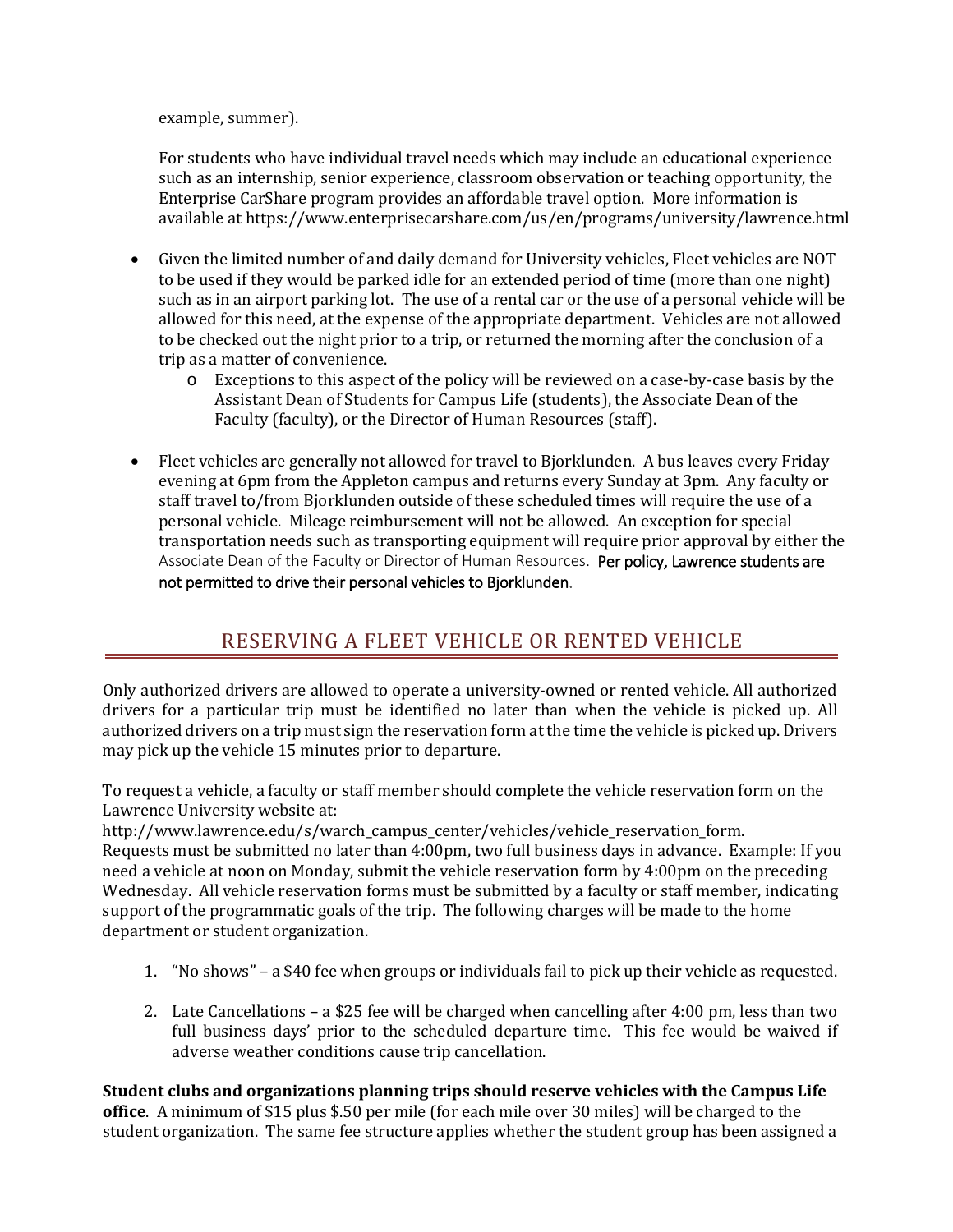Fleet car/van or a rental car/van.

For larger group travel, bus rentals with paid CDL drivers is preferred to encourage safety. When a bus is not available or not a feasible option, no more than 3 vehicles may be used for a single destination trip. This is to encourage safety as accidents are more likely with larger caravans.

The University will allow the rental of 10-passenger vans if it is the most feasible solution due to rental cost or lack of available drivers and to avoid caravanning. If buses are not available, 10 passenger vans would be allowed as part of the 3 vehicle caravan but can only be driven by faculty or staff.

#### PERSONAL VEHICLE FOR UNIVERSITY BUSINESS

If an employee is making a short University business trip or if a Fleet vehicle or rented vehicle is not the preferred vehicle choice, a personal vehicle is an acceptable means of travel.

Anyone transporting a student in a personal vehicle (whether or not reimbursement is requested) must:

- be an authorized driver.
- complete and submit the Personal Vehicle Information Form: [https://www.lawrence.edu/mfhe/www\\_dept\\_student\\_dean/Everyone/PersonalVehicle.pdf](https://www.lawrence.edu/mfhe/www_dept_student_dean/Everyone/PersonalVehicle.pdf)

Mileage reimbursement may be sought by a student or student organizations (through the LUCC budget process) or faculty and staff when using a personal vehicle for university business and grantsponsored travel. Use of the traveler's personal automobile will be reimbursed at \$0.50/mile up to 250 miles. There is no minimum mileage amount eligible for reimbursement; however, staff and faculty are not required to submit mileage for reimbursement so it acceptable to determine for yourself when mileage reimbursement will be requested. The mileage rate is designed to cover gas, oil, and fixed costs such as insurance and vehicle depreciation. Tolls and parking fees are additional costs that are reimbursable.

Employees should review the University Travel and Business Expense policy and website for mileage reimbursement procedures.

# RENTAL and PERSONAL VEHICLE INSURANCE

If renting a vehicle for University business or there is a break-down or accident and a vehicle needs to be rented, the auto insurance coverage for the rental should be declined when renting in the United States or Canada. Lawrence University's business auto policy covers rentals in the US and Canada. Auto insurance coverage is required in all other countries. The departmental or organizational account may be liable for the amount of the insurance deductible in the event of physical damage to a vehicle.

For the university's insurance to cover rental vehicles, the reservation must be made in the name of Lawrence University and/or the employee's name. Only authorized drivers are allowed to drive rental vehicles covered by the university's insurance.

All drivers are required to carry auto insurance on any personal vehicle that is used for University business and grant-sponsored travel. The University requires that all drivers using their personal vehicles for University business carry personal auto liability insurance with limits of at least \$100,000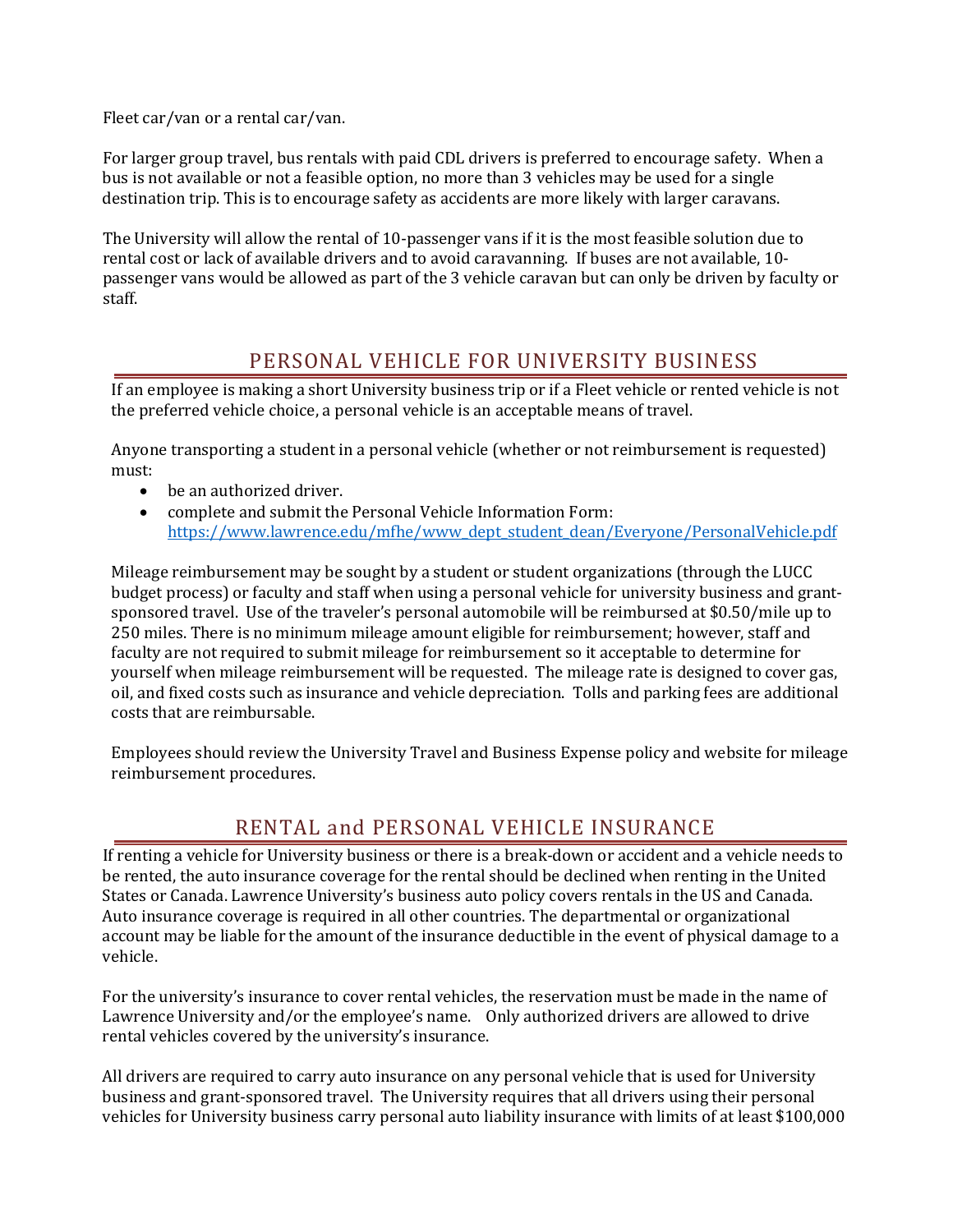per person, \$300,000 per accident, and \$25,000 property damage (or \$300,000 Combined Single Limit).

Lawrence University is not responsible for the physical damage to an employee's or student's vehicle. When using your personal vehicle for University travel, the primary liability coverage shifts from Lawrence University to your personal auto insurance. Your personal auto insurance is the primary payer in the event of a loss. Lawrence University's auto liability insurance is in excess of the employee's or student's personal auto liability insurance. Lawrence University will cover the cost of the deductible when the authorized driver was not at fault. In acts of nature, or force majeure, Lawrence will not be responsible for any deductible payment. If appropriate documentation is provided to show a no-fault accident (or other driver was at fault), Lawrence will cover the cost of the deductible.

Lawrence University insurance will not cover injuries sustained by any party, except any injury to an employee that may be covered under Workers Compensation; such determination would be made by the Office of Human Resources based on the Workers Compensation policy.

#### UNIVERSITY VEHICLE EXPENSES

When using a Fleet vehicle for business travel, the only anticipated reimbursable expenses are for parking and tolls in some states. Toll cards (Illinois "Ipass") and fuel purchasing cards will be given out with the vehicle.

#### ACCIDENTS AND INCIDENT REPORTING

Accidents must be promptly reported to law enforcement authorities (911) and Campus Safety at (920) 832-6999. An accident report packet can be found in the glove box of all Lawrence-owned vehicles and in the travel packet provided at departure or can be obtained from the Vehicle Policy section of the Lawrence webpage:

[https://www.lawrence.edu/s/warch\\_campus\\_center/vehicles/vehicle\\_accident\\_report](https://www.lawrence.edu/s/warch_campus_center/vehicles/vehicle_accident_report)

Incidents such as flat tires and mechanical issues must also be documented on the Accident Report Form with as much detail as possible.

# INCLEMENT WEATHER

When Storm Advisories, Storm Warnings, and/or reports of adverse driving conditions include the planned driving route for an authorized trip (including business travel), the trip sponsor overseeing that trip and Campus Safety staff will consult to determine whether to continue the trip as planned, delay the trip, or cancel the trip. Based on the available information on weather and road conditions, the trip sponsor and Campus Safety staff will weigh the risks associated with running the trip as well as any options for altering the trip route or itinerary. The Director of Campus Safety (or designee) will then make the final decision on the disposition of the trip.

#### VEHICLE MAINTENANCE

All maintenance on Lawrence-owned vehicles is the responsibility of the Facility Services office.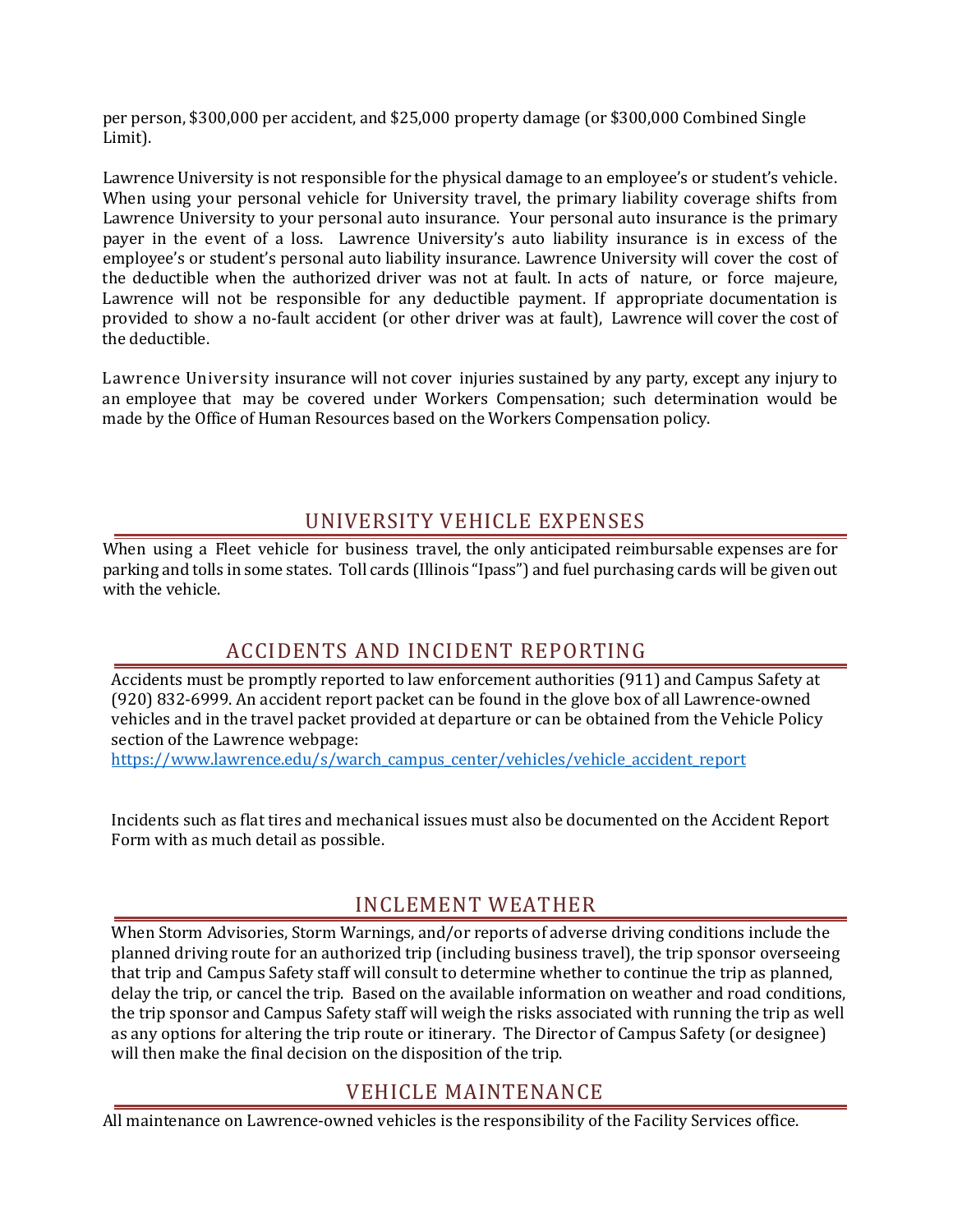Exceptions include long trips when the driver should check and maintain fluids and tire pressure as recommended by the manufacturer.

If the vehicle is damaged or needs maintenance/repairs, the driver should indicate this in writing on the trip paperwork prior to turning it to the Warch Campus Center Information Desk.

Users of University vehicles are asked to return them with a minimum of 3/4 tank of gasoline. All rental vehicles must be returned with a full tank of gasoline. University and rental vehicles are expected to be returned clean and free of trash. Any excessive cleaning costs or charges from the rental company for cleaning or refueling will be charged to the account provided when the vehicle was requested.

#### LIABILITY WAIVERS

Liability Waivers must be completed, signed, and submitted to the appropriate office in advance of a trip involving students that exceeds 200 miles one way, a trip involving any overnight travel and/or a trip where the nature of the activity or setting requires activity or presents inherent risks beyond normal daily routines. Those participating in trips involving employees only (no students) where the nature of the activity or setting requires activity or presents inherent risks beyond normal daily routines also requires the completion of liability waivers. Waivers must be completed when required by both student and non-student participants in the trip or activity. Completed and signed waivers must be submitted to the Campus Life Office (student organization trips), the Office of the Associate Dean of the Faculty (faculty trips) or the Office of Human Resources (staff trips).

Any time a faculty or staff-led or sponsored trip requires liability waivers, there must be a trip planning meeting scheduled and held in advance of the trip. The faculty or staff trip contact person should complete the Vehicle Use Travel Sheet, and the faculty or staff contact person must have a discussion about the trip with the Associate Dean of the Faculty (faculty-led or sponsored trips) or the Director of Human Resources (staff-led or sponsored trips). This discussion should include the route, distance, time frame, programmatic goals, contact information, procedure for collecting waivers, and safety/security issues. Staff in the Campus Life Office, Dean of the Faculty Office, Office of Human Resources, Facility Services Office, or Campus Safety may deny use of a vehicle if the trip does not meet safety or insurance policy requirements of the university.

# TRIPS OVER 200 MILES ONE WAY INVOLVING STUDENTS

#### *NOTE: This section of the policy does not apply to travel that only involves faculty or staff with no student travelers.*

When traveling with a student(s) more than 200 miles one way or  $4+$  hours in one day, either multiple authorized drivers are required or the driver must take at least a 2 hour break after the first 4 hours of driving before proceeding. No single driver can drive more than 4 consecutive hours or 8 hours in a 24-hour period.

A navigator must be assigned to assist each driver. The navigator must stay awake while on duty. The entire driver/navigator team should be replaced every few hours, or at least every 4 hours.

A driver's log must be maintained for any trip over 200 miles one way. Drivers are required to keep track of the number of hours they are operating the vehicle. Each driver is required to fill out the